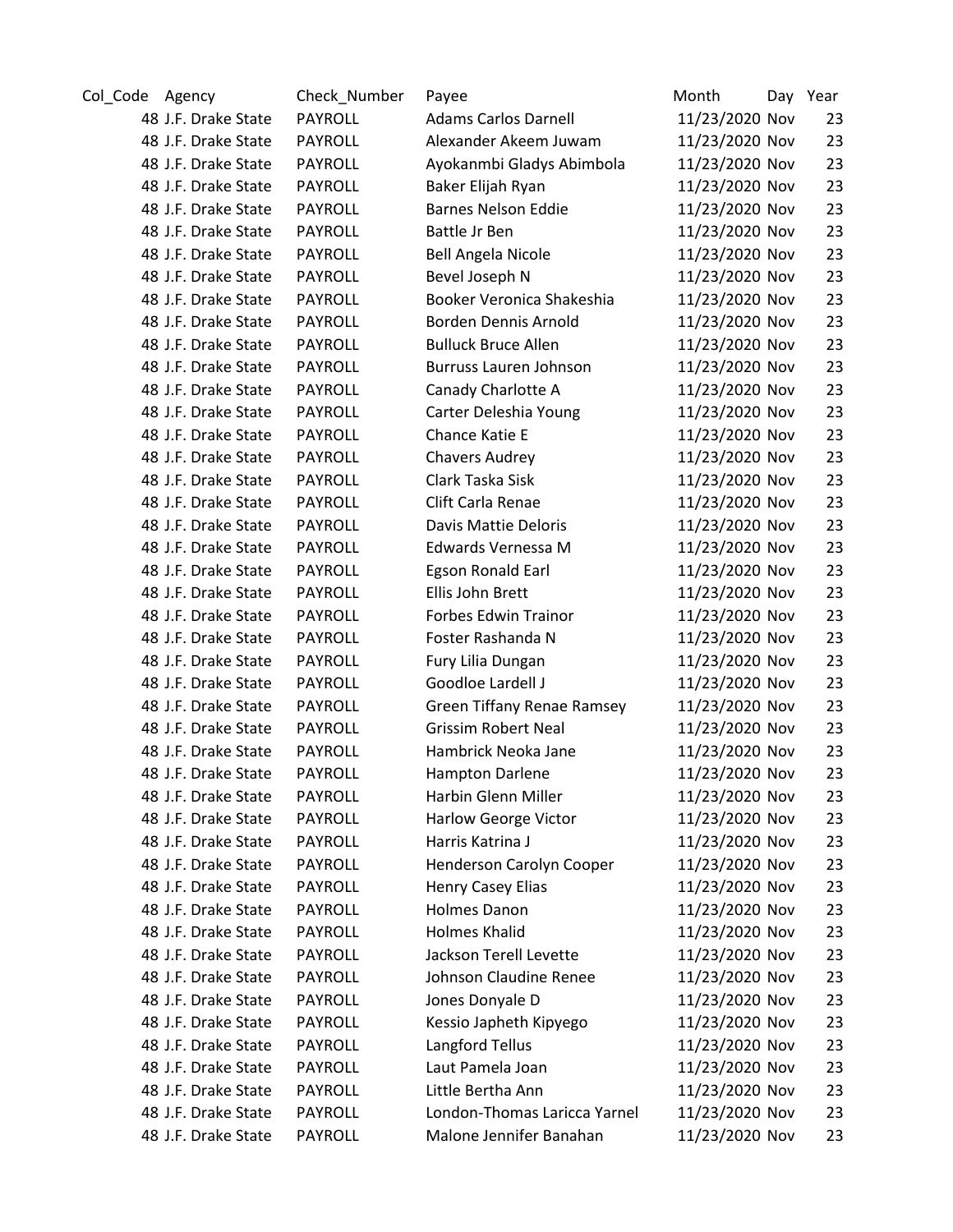| 48 J.F. Drake State | PAYROLL        | Malone Ulrekia L                 | 11/23/2020 Nov | 23 |
|---------------------|----------------|----------------------------------|----------------|----|
| 48 J.F. Drake State | <b>PAYROLL</b> | Marrow Kia A                     | 11/23/2020 Nov | 23 |
| 48 J.F. Drake State | PAYROLL        | McCaa-Burke Petura E             | 11/23/2020 Nov | 23 |
| 48 J.F. Drake State | <b>PAYROLL</b> | <b>McCarty Demetrius LaShaun</b> | 11/23/2020 Nov | 23 |
| 48 J.F. Drake State | <b>PAYROLL</b> | McCastle-Arutere Toye Jolene     | 11/23/2020 Nov | 23 |
| 48 J.F. Drake State | <b>PAYROLL</b> | <b>McDaniel Darvin Demor</b>     | 11/23/2020 Nov | 23 |
| 48 J.F. Drake State | <b>PAYROLL</b> | Milling John William             | 11/23/2020 Nov | 23 |
| 48 J.F. Drake State | <b>PAYROLL</b> | Moore Alfred Croshan             | 11/23/2020 Nov | 23 |
| 48 J.F. Drake State | <b>PAYROLL</b> | Morrison Bruce Dewayne           | 11/23/2020 Nov | 23 |
| 48 J.F. Drake State | PAYROLL        | Nkwa Tabe Terence                | 11/23/2020 Nov | 23 |
| 48 J.F. Drake State | <b>PAYROLL</b> | O'Linger Jennifer McGaha         | 11/23/2020 Nov | 23 |
| 48 J.F. Drake State | <b>PAYROLL</b> | Parrish Tessa K                  | 11/23/2020 Nov | 23 |
| 48 J.F. Drake State | <b>PAYROLL</b> | Patton Tina Hardin               | 11/23/2020 Nov | 23 |
| 48 J.F. Drake State | <b>PAYROLL</b> | Pearce Regina Lynn               | 11/23/2020 Nov | 23 |
| 48 J.F. Drake State | PAYROLL        | Price Renea Self                 | 11/23/2020 Nov | 23 |
| 48 J.F. Drake State | <b>PAYROLL</b> | Pruitt Marquita                  | 11/23/2020 Nov | 23 |
| 48 J.F. Drake State | <b>PAYROLL</b> | Rafferty Kory Alexzander         | 11/23/2020 Nov | 23 |
| 48 J.F. Drake State | <b>PAYROLL</b> | Ray Karen Patricia               | 11/23/2020 Nov | 23 |
| 48 J.F. Drake State | <b>PAYROLL</b> | Raymond Alice George             | 11/23/2020 Nov | 23 |
| 48 J.F. Drake State | PAYROLL        | Rentz Joyce L                    | 11/23/2020 Nov | 23 |
| 48 J.F. Drake State | <b>PAYROLL</b> | Rogers Michelle Denise           | 11/23/2020 Nov | 23 |
| 48 J.F. Drake State | <b>PAYROLL</b> | Sams Donna Faye                  | 11/23/2020 Nov | 23 |
| 48 J.F. Drake State | <b>PAYROLL</b> | Saunders Ray Alvin               | 11/23/2020 Nov | 23 |
| 48 J.F. Drake State | <b>PAYROLL</b> | <b>Shotts Lesley Nicole</b>      | 11/23/2020 Nov | 23 |
| 48 J.F. Drake State | <b>PAYROLL</b> | Sims Patricia Gordon             | 11/23/2020 Nov | 23 |
| 48 J.F. Drake State | <b>PAYROLL</b> | Sims Rebecca Jean                | 11/23/2020 Nov | 23 |
| 48 J.F. Drake State | PAYROLL        | Slay Jody L                      | 11/23/2020 Nov | 23 |
| 48 J.F. Drake State | <b>PAYROLL</b> | <b>Smothers Deloris Rice</b>     | 11/23/2020 Nov | 23 |
| 48 J.F. Drake State | PAYROLL        | <b>Sudeall-Hawkins Monica</b>    | 11/23/2020 Nov | 23 |
| 48 J.F. Drake State | <b>PAYROLL</b> | <b>Sullins Charles Augustus</b>  | 11/23/2020 Nov | 23 |
| 48 J.F. Drake State | PAYROLL        | Swaim Richard Mark               | 11/23/2020 Nov | 23 |
| 48 J.F. Drake State | PAYROLL        | <b>Tate Tralandar Nichole</b>    | 11/23/2020 Nov | 23 |
| 48 J.F. Drake State | PAYROLL        | <b>Taylor Docquinn Nichole</b>   | 11/23/2020 Nov | 23 |
| 48 J.F. Drake State | <b>PAYROLL</b> | Villa Christopher Ryan           | 11/23/2020 Nov | 23 |
| 48 J.F. Drake State | PAYROLL        | Walker Letitia E                 | 11/23/2020 Nov | 23 |
| 48 J.F. Drake State | <b>PAYROLL</b> | Ward Mattavia Arkale             | 11/23/2020 Nov | 23 |
| 48 J.F. Drake State | <b>PAYROLL</b> | Williams Jeffrey Tyler           | 11/23/2020 Nov | 23 |
| 48 J.F. Drake State | PAYROLL        | Williams Kelly Lynette           | 11/23/2020 Nov | 23 |
| 48 J.F. Drake State | <b>PAYROLL</b> | Wilson Tracey Lynnette           | 11/23/2020 Nov | 23 |
| 48 J.F. Drake State | PAYROLL        | Winchester Brandi G              | 11/23/2020 Nov | 23 |
| 48 J.F. Drake State | PAYROLL        | Winn George R                    | 11/23/2020 Nov | 23 |
| 48 J.F. Drake State | PAYROLL        | Wright Mary Ruth                 | 11/23/2020 Nov | 23 |
| 48 J.F. Drake State | <b>PAYROLL</b> | Alexander Cora Abigail           | 11/10/2020 Nov | 10 |
| 48 J.F. Drake State | <b>PAYROLL</b> | Augustin Lysa                    | 11/10/2020 Nov | 10 |
| 48 J.F. Drake State | PAYROLL        | Azor Zelda Maria                 | 11/10/2020 Nov | 10 |
| 48 J.F. Drake State | <b>PAYROLL</b> | Crosby Tomacenia Chantrell       | 11/10/2020 Nov | 10 |
| 48 J.F. Drake State | PAYROLL        | <b>Crutcher Marcus Tremain</b>   | 11/10/2020 Nov | 10 |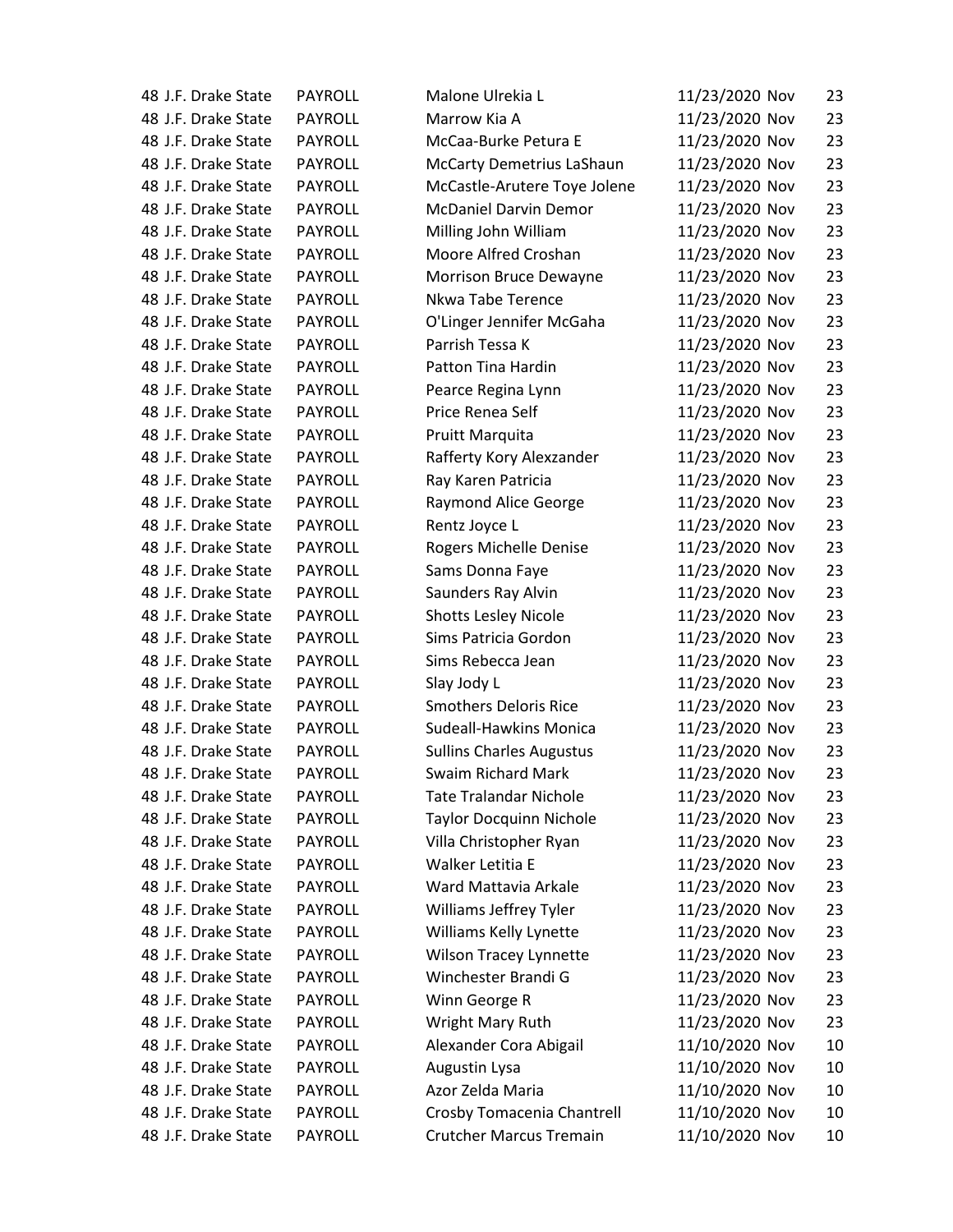| 48 J.F. Drake State | PAYROLL        | <b>Fowlks-Turner Deaviance</b> | 11/10/2020 Nov | 10 |
|---------------------|----------------|--------------------------------|----------------|----|
| 48 J.F. Drake State | <b>PAYROLL</b> | Hammon Gary Wayne              | 11/10/2020 Nov | 10 |
| 48 J.F. Drake State | <b>PAYROLL</b> | Hernandez Anthony George       | 11/10/2020 Nov | 10 |
| 48 J.F. Drake State | <b>PAYROLL</b> | <b>Howard Rachel Denise</b>    | 11/10/2020 Nov | 10 |
| 48 J.F. Drake State | <b>PAYROLL</b> | Humphrey Jessie Thompson       | 11/10/2020 Nov | 10 |
| 48 J.F. Drake State | PAYROLL        | James Bobby Ray                | 11/10/2020 Nov | 10 |
| 48 J.F. Drake State | PAYROLL        | Kamalu Ngozi N                 | 11/10/2020 Nov | 10 |
| 48 J.F. Drake State | <b>PAYROLL</b> | Keith Zuleika Nicole           | 11/10/2020 Nov | 10 |
| 48 J.F. Drake State | <b>PAYROLL</b> | Latimore Karmen Nikole         | 11/10/2020 Nov | 10 |
| 48 J.F. Drake State | <b>PAYROLL</b> | Long Pamela                    | 11/10/2020 Nov | 10 |
| 48 J.F. Drake State | <b>PAYROLL</b> | <b>Mack Tamara Farris</b>      | 11/10/2020 Nov | 10 |
| 48 J.F. Drake State | <b>PAYROLL</b> | <b>Milton Sammie James</b>     | 11/10/2020 Nov | 10 |
| 48 J.F. Drake State | <b>PAYROLL</b> | Pace Alecia Chantelle          | 11/10/2020 Nov | 10 |
| 48 J.F. Drake State | <b>PAYROLL</b> | <b>Poursaied Shahla</b>        | 11/10/2020 Nov | 10 |
| 48 J.F. Drake State | <b>PAYROLL</b> | <b>Tucker Augustus Steven</b>  | 11/10/2020 Nov | 10 |
| 48 J.F. Drake State | <b>PAYROLL</b> | <b>Walker Anita Gail</b>       | 11/10/2020 Nov | 10 |
| 48 J.F. Drake State | <b>PAYROLL</b> | Woods Kishna Cyondra           | 11/10/2020 Nov | 10 |
| 48 J.F. Drake State | <b>PAYROLL</b> | Woods Lynnell Marie            | 11/10/2020 Nov | 10 |
| 48 J.F. Drake State | <b>PAYROLL</b> | Zatowski Jeanette              | 11/10/2020 Nov | 10 |
| 48 J.F. Drake State | PAYROLL        | <b>Adams Carlos Darnell</b>    | 10/28/2020 Oct | 28 |
| 48 J.F. Drake State | <b>PAYROLL</b> | Alexander Akeem Juwam          | 10/28/2020 Oct | 28 |
| 48 J.F. Drake State | <b>PAYROLL</b> | Ayokanmbi Gladys Abimbola      | 10/28/2020 Oct | 28 |
| 48 J.F. Drake State | <b>PAYROLL</b> | Baker Elijah Ryan              | 10/28/2020 Oct | 28 |
| 48 J.F. Drake State | <b>PAYROLL</b> | <b>Barnes Nelson Eddie</b>     | 10/28/2020 Oct | 28 |
| 48 J.F. Drake State | PAYROLL        | Battle Jr Ben                  | 10/28/2020 Oct | 28 |
| 48 J.F. Drake State | <b>PAYROLL</b> | <b>Bell Angela Nicole</b>      | 10/28/2020 Oct | 28 |
| 48 J.F. Drake State | <b>PAYROLL</b> | Bevel Joseph N                 | 10/28/2020 Oct | 28 |
| 48 J.F. Drake State | <b>PAYROLL</b> | Booker Veronica Shakeshia      | 10/28/2020 Oct | 28 |
| 48 J.F. Drake State | <b>PAYROLL</b> | Borden Dennis Arnold           | 10/28/2020 Oct | 28 |
| 48 J.F. Drake State | <b>PAYROLL</b> | <b>Bulluck Bruce Allen</b>     | 10/28/2020 Oct | 28 |
| 48 J.F. Drake State | PAYROLL        | Burruss Lauren Johnson         | 10/28/2020 Oct | 28 |
| 48 J.F. Drake State | PAYROLL        | Canady Charlotte A             | 10/28/2020 Oct | 28 |
| 48 J.F. Drake State | PAYROLL        | Carter Deleshia Young          | 10/28/2020 Oct | 28 |
| 48 J.F. Drake State | <b>PAYROLL</b> | Chance Katie E                 | 10/28/2020 Oct | 28 |
| 48 J.F. Drake State | PAYROLL        | <b>Chavers Audrey</b>          | 10/28/2020 Oct | 28 |
| 48 J.F. Drake State | <b>PAYROLL</b> | Clark Taska Sisk               | 10/28/2020 Oct | 28 |
| 48 J.F. Drake State | PAYROLL        | Clift Carla Renae              | 10/28/2020 Oct | 28 |
| 48 J.F. Drake State | PAYROLL        | <b>Davis Mattie Deloris</b>    | 10/28/2020 Oct | 28 |
| 48 J.F. Drake State | PAYROLL        | Edwards Vernessa M             | 10/28/2020 Oct | 28 |
| 48 J.F. Drake State | PAYROLL        | Egson Ronald Earl              | 10/28/2020 Oct | 28 |
| 48 J.F. Drake State | <b>PAYROLL</b> | Ellis John Brett               | 10/28/2020 Oct | 28 |
| 48 J.F. Drake State | PAYROLL        | <b>Forbes Edwin Trainor</b>    | 10/28/2020 Oct | 28 |
| 48 J.F. Drake State | <b>PAYROLL</b> | Foster Rashanda N              | 10/28/2020 Oct | 28 |
| 48 J.F. Drake State | PAYROLL        | Fury Lilia Dungan              | 10/28/2020 Oct | 28 |
| 48 J.F. Drake State | PAYROLL        | Goodloe Lardell J              | 10/28/2020 Oct | 28 |
| 48 J.F. Drake State | PAYROLL        | Green Tiffany Renae Ramsey     | 10/28/2020 Oct | 28 |
| 48 J.F. Drake State | PAYROLL        | <b>Grissim Robert Neal</b>     | 10/28/2020 Oct | 28 |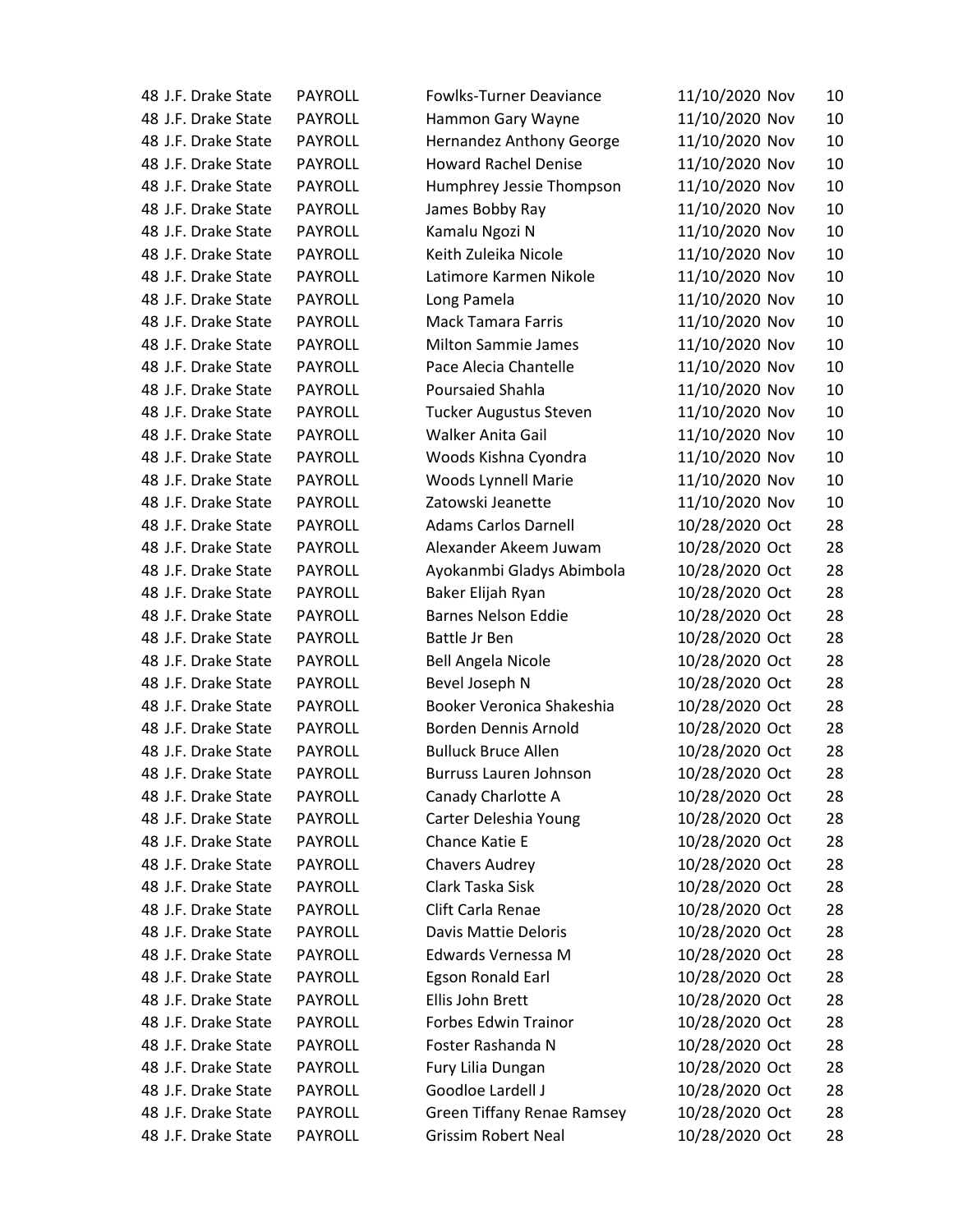| 48 J.F. Drake State | <b>PAYROLL</b> | Hambrick Neoka Jane             | 10/28/2020 Oct | 28 |
|---------------------|----------------|---------------------------------|----------------|----|
| 48 J.F. Drake State | <b>PAYROLL</b> | Hampton Darlene                 | 10/28/2020 Oct | 28 |
| 48 J.F. Drake State | <b>PAYROLL</b> | Harbin Glenn Miller             | 10/28/2020 Oct | 28 |
| 48 J.F. Drake State | <b>PAYROLL</b> | <b>Harlow George Victor</b>     | 10/28/2020 Oct | 28 |
| 48 J.F. Drake State | <b>PAYROLL</b> | Harris Katrina J                | 10/28/2020 Oct | 28 |
| 48 J.F. Drake State | PAYROLL        | Henderson Carolyn Cooper        | 10/28/2020 Oct | 28 |
| 48 J.F. Drake State | <b>PAYROLL</b> | <b>Henry Casey Elias</b>        | 10/28/2020 Oct | 28 |
| 48 J.F. Drake State | <b>PAYROLL</b> | <b>Holmes Danon</b>             | 10/28/2020 Oct | 28 |
| 48 J.F. Drake State | <b>PAYROLL</b> | <b>Holmes Khalid</b>            | 10/28/2020 Oct | 28 |
| 48 J.F. Drake State | <b>PAYROLL</b> | Jackson Terell Levette          | 10/28/2020 Oct | 28 |
| 48 J.F. Drake State | <b>PAYROLL</b> | Johnson Claudine Renee          | 10/28/2020 Oct | 28 |
| 48 J.F. Drake State | <b>PAYROLL</b> | Jones Donyale D                 | 10/28/2020 Oct | 28 |
| 48 J.F. Drake State | <b>PAYROLL</b> | Kessio Japheth Kipyego          | 10/28/2020 Oct | 28 |
| 48 J.F. Drake State | <b>PAYROLL</b> | Langford Tellus                 | 10/28/2020 Oct | 28 |
| 48 J.F. Drake State | <b>PAYROLL</b> | Laut Pamela Joan                | 10/28/2020 Oct | 28 |
| 48 J.F. Drake State | <b>PAYROLL</b> | Little Bertha Ann               | 10/28/2020 Oct | 28 |
| 48 J.F. Drake State | <b>PAYROLL</b> | London-Thomas Laricca Yarnel    | 10/28/2020 Oct | 28 |
| 48 J.F. Drake State | <b>PAYROLL</b> | Malone Jennifer Banahan         | 10/28/2020 Oct | 28 |
| 48 J.F. Drake State | <b>PAYROLL</b> | Malone Ulrekia L                | 10/28/2020 Oct | 28 |
| 48 J.F. Drake State | <b>PAYROLL</b> | Marrow Kia A                    | 10/28/2020 Oct | 28 |
| 48 J.F. Drake State | <b>PAYROLL</b> | McCaa-Burke Petura E            | 10/28/2020 Oct | 28 |
| 48 J.F. Drake State | <b>PAYROLL</b> | McCarty Demetrius LaShaun       | 10/28/2020 Oct | 28 |
| 48 J.F. Drake State | <b>PAYROLL</b> | McCastle-Arutere Toye Jolene    | 10/28/2020 Oct | 28 |
| 48 J.F. Drake State | <b>PAYROLL</b> | <b>McDaniel Darvin Demor</b>    | 10/28/2020 Oct | 28 |
| 48 J.F. Drake State | PAYROLL        | Milling John William            | 10/28/2020 Oct | 28 |
| 48 J.F. Drake State | <b>PAYROLL</b> | Moore Alfred Croshan            | 10/28/2020 Oct | 28 |
| 48 J.F. Drake State | <b>PAYROLL</b> | Morrison Bruce Dewayne          | 10/28/2020 Oct | 28 |
| 48 J.F. Drake State | <b>PAYROLL</b> | O'Linger Jennifer McGaha        | 10/28/2020 Oct | 28 |
| 48 J.F. Drake State | <b>PAYROLL</b> | Parrish Tessa K                 | 10/28/2020 Oct | 28 |
| 48 J.F. Drake State | <b>PAYROLL</b> | Patton Tina Hardin              | 10/28/2020 Oct | 28 |
| 48 J.F. Drake State | PAYROLL        | Pearce Regina Lynn              | 10/28/2020 Oct | 28 |
| 48 J.F. Drake State | PAYROLL        | Price Renea Self                | 10/28/2020 Oct | 28 |
| 48 J.F. Drake State | PAYROLL        | <b>Pruitt Marquita</b>          | 10/28/2020 Oct | 28 |
| 48 J.F. Drake State | <b>PAYROLL</b> | Rafferty Kory Alexzander        | 10/28/2020 Oct | 28 |
| 48 J.F. Drake State | PAYROLL        | Ray Karen Patricia              | 10/28/2020 Oct | 28 |
| 48 J.F. Drake State | <b>PAYROLL</b> | <b>Raymond Alice George</b>     | 10/28/2020 Oct | 28 |
| 48 J.F. Drake State | <b>PAYROLL</b> | Rentz Joyce L                   | 10/28/2020 Oct | 28 |
| 48 J.F. Drake State | PAYROLL        | Rogers Michelle Denise          | 10/28/2020 Oct | 28 |
| 48 J.F. Drake State | PAYROLL        | Sams Donna Faye                 | 10/28/2020 Oct | 28 |
| 48 J.F. Drake State | PAYROLL        | Saunders Ray Alvin              | 10/28/2020 Oct | 28 |
| 48 J.F. Drake State | <b>PAYROLL</b> | <b>Shotts Lesley Nicole</b>     | 10/28/2020 Oct | 28 |
| 48 J.F. Drake State | PAYROLL        | Sims Patricia Gordon            | 10/28/2020 Oct | 28 |
| 48 J.F. Drake State | <b>PAYROLL</b> | Sims Rebecca Jean               | 10/28/2020 Oct | 28 |
| 48 J.F. Drake State | PAYROLL        | Slay Jody L                     | 10/28/2020 Oct | 28 |
| 48 J.F. Drake State | PAYROLL        | <b>Smothers Deloris Rice</b>    | 10/28/2020 Oct | 28 |
| 48 J.F. Drake State | PAYROLL        | <b>Sudeall-Hawkins Monica</b>   | 10/28/2020 Oct | 28 |
| 48 J.F. Drake State | PAYROLL        | <b>Sullins Charles Augustus</b> | 10/28/2020 Oct | 28 |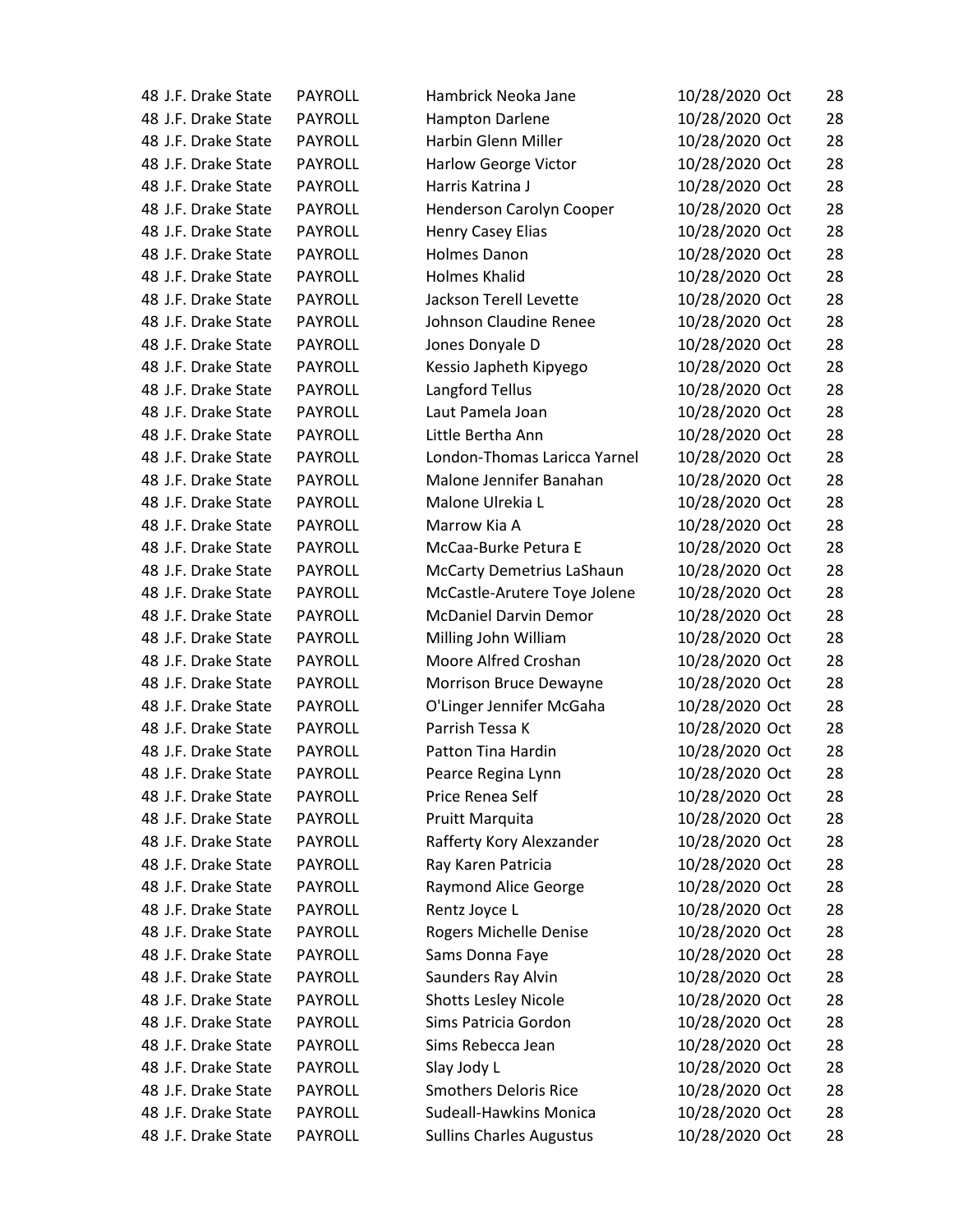| 48 J.F. Drake State | PAYROLL        | Swaim Richard Mark             | 10/28/2020 Oct | 28           |
|---------------------|----------------|--------------------------------|----------------|--------------|
| 48 J.F. Drake State | <b>PAYROLL</b> | <b>Tate Tralandar Nichole</b>  | 10/28/2020 Oct | 28           |
| 48 J.F. Drake State | <b>PAYROLL</b> | <b>Taylor Docquinn Nichole</b> | 10/28/2020 Oct | 28           |
| 48 J.F. Drake State | <b>PAYROLL</b> | Villa Christopher Ryan         | 10/28/2020 Oct | 28           |
| 48 J.F. Drake State | <b>PAYROLL</b> | Walker Letitia E               | 10/28/2020 Oct | 28           |
| 48 J.F. Drake State | <b>PAYROLL</b> | Ward Mattavia Arkale           | 10/28/2020 Oct | 28           |
| 48 J.F. Drake State | <b>PAYROLL</b> | Williams Jeffrey Tyler         | 10/28/2020 Oct | 28           |
| 48 J.F. Drake State | <b>PAYROLL</b> | Williams Kelly Lynette         | 10/28/2020 Oct | 28           |
| 48 J.F. Drake State | <b>PAYROLL</b> | <b>Wilson Tracey Lynnette</b>  | 10/28/2020 Oct | 28           |
| 48 J.F. Drake State | <b>PAYROLL</b> | Winchester Brandi G            | 10/28/2020 Oct | 28           |
| 48 J.F. Drake State | <b>PAYROLL</b> | Winn George R                  | 10/28/2020 Oct | 28           |
| 48 J.F. Drake State | <b>PAYROLL</b> | Wright Mary Ruth               | 10/28/2020 Oct | 28           |
| 48 J.F. Drake State | <b>PAYROLL</b> | Alexander Cora Abigail         | 10/8/2020 Oct  | 8            |
| 48 J.F. Drake State | <b>PAYROLL</b> | Augustin Lysa                  | 10/8/2020 Oct  | 8            |
| 48 J.F. Drake State | PAYROLL        | Azor Zelda Maria               | 10/8/2020 Oct  | 8            |
| 48 J.F. Drake State | <b>PAYROLL</b> | Crosby Tomacenia Chantrell     | 10/8/2020 Oct  | 8            |
| 48 J.F. Drake State | <b>PAYROLL</b> | <b>Crutcher Marcus Tremain</b> | 10/8/2020 Oct  | 8            |
| 48 J.F. Drake State | <b>PAYROLL</b> | <b>Fowlks-Turner Deaviance</b> | 10/8/2020 Oct  | 8            |
| 48 J.F. Drake State | <b>PAYROLL</b> | Hammon Gary Wayne              | 10/8/2020 Oct  | 8            |
| 48 J.F. Drake State | <b>PAYROLL</b> | <b>Howard Rachel Denise</b>    | 10/8/2020 Oct  | 8            |
| 48 J.F. Drake State | <b>PAYROLL</b> | Humphrey Jessie Thompson       | 10/8/2020 Oct  | 8            |
| 48 J.F. Drake State | <b>PAYROLL</b> | James Bobby Ray                | 10/8/2020 Oct  | 8            |
| 48 J.F. Drake State | <b>PAYROLL</b> | Kamalu Ngozi N                 | 10/8/2020 Oct  | 8            |
| 48 J.F. Drake State | <b>PAYROLL</b> | Keith Zuleika Nicole           | 10/8/2020 Oct  | 8            |
| 48 J.F. Drake State | <b>PAYROLL</b> | Latimore Karmen Nikole         | 10/8/2020 Oct  | 8            |
| 48 J.F. Drake State | <b>PAYROLL</b> | <b>Mack Tamara Farris</b>      | 10/8/2020 Oct  | 8            |
| 48 J.F. Drake State | <b>PAYROLL</b> | <b>Milton Sammie James</b>     | 10/8/2020 Oct  | 8            |
| 48 J.F. Drake State | <b>PAYROLL</b> | Nkwa Tabe Terence              | 10/8/2020 Oct  | 8            |
| 48 J.F. Drake State | <b>PAYROLL</b> | Pace Alecia Chantelle          | 10/8/2020 Oct  | 8            |
| 48 J.F. Drake State | <b>PAYROLL</b> | <b>Poursaied Shahla</b>        | 10/8/2020 Oct  | 8            |
| 48 J.F. Drake State | PAYROLL        | Tucker Augustus Steven         | 10/8/2020 Oct  | 8            |
| 48 J.F. Drake State | <b>PAYROLL</b> | Walker Anita Gail              | 10/8/2020 Oct  | 8            |
| 48 J.F. Drake State | PAYROLL        | Woods Kishna Cyondra           | 10/8/2020 Oct  | 8            |
| 48 J.F. Drake State | <b>PAYROLL</b> | Woods Lynnell Marie            | 10/8/2020 Oct  | 8            |
| 48 J.F. Drake State |                | 10013455 Xerox Corporation     | 12/1/2020 Dec  | $\mathbf{1}$ |
| 48 J.F. Drake State |                | 30013294 Xerox Corporation     | 12/1/2020 Dec  | $\mathbf 1$  |
| 48 J.F. Drake State |                | 30013294 Xerox Corporation     | 12/1/2020 Dec  | $\mathbf 1$  |
| 48 J.F. Drake State |                | 30013260 Xerox Corporation     | 10/28/2020 Oct | 28           |
| 48 J.F. Drake State |                | 10013363 Xerox Corporation     | 10/28/2020 Oct | 28           |
| 48 J.F. Drake State |                | 30013260 Xerox Corporation     | 10/28/2020 Oct | 28           |
| 48 J.F. Drake State |                | 30013108 Xerox Corporation     | 9/30/2020 Sep  | 30           |
| 48 J.F. Drake State |                | 30013108 Xerox Corporation     | 9/30/2020 Sep  | 30           |
| 48 J.F. Drake State |                | 10013268 Xerox Corporation     | 9/30/2020 Sep  | 30           |
| 48 J.F. Drake State |                | 30012716 Xerox Corporation     | 8/20/2020 Aug  | 20           |
| 48 J.F. Drake State |                | 10013158 Xerox Corporation     | 8/20/2020 Aug  | 20           |
| 48 J.F. Drake State |                | 30012716 Xerox Corporation     | 8/20/2020 Aug  | 20           |
| 48 J.F. Drake State |                | 30012668 Xerox Corporation     | 7/22/2020 Jul  | 22           |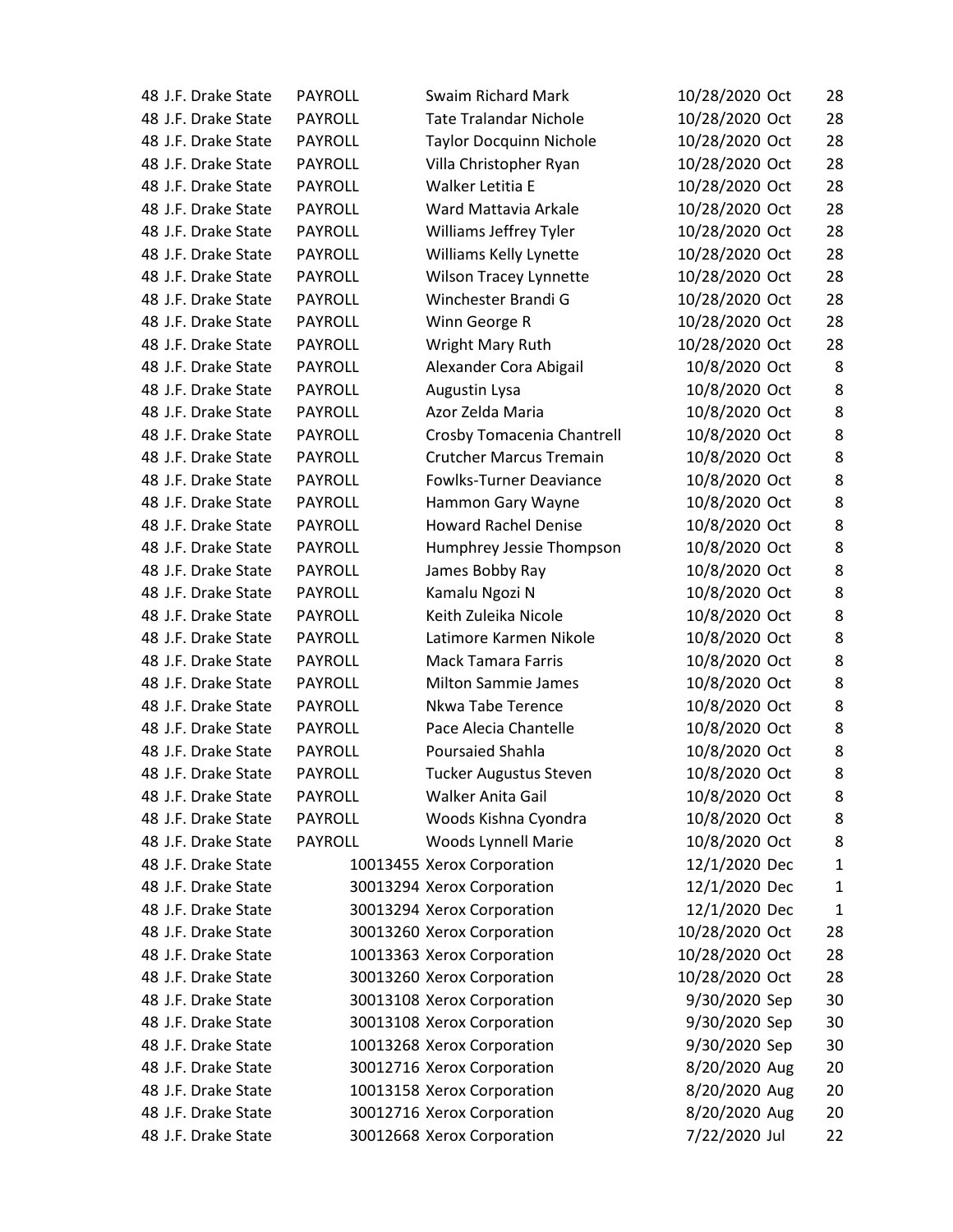| 48 J.F. Drake State | 30012668 Xerox Corporation | 7/22/2020 Jul  | 22                      |
|---------------------|----------------------------|----------------|-------------------------|
| 48 J.F. Drake State | 10013093 Xerox Corporation | 7/22/2020 Jul  | 22                      |
| 48 J.F. Drake State | 10010365 Xerox Corporation | 7/1/2020 Jul   | $\mathbf{1}$            |
| 48 J.F. Drake State | 30012553 Xerox Corporation | 7/1/2020 Jul   | $\mathbf{1}$            |
| 48 J.F. Drake State | 30012553 Xerox Corporation | 7/1/2020 Jul   | $\mathbf{1}$            |
| 48 J.F. Drake State | 30012542 Xerox Corporation | 6/25/2020 Jun  | 25                      |
| 48 J.F. Drake State | 30012542 Xerox Corporation | 6/25/2020 Jun  | 25                      |
| 48 J.F. Drake State | 10010339 Xerox Corporation | 6/25/2020 Jun  | 25                      |
| 48 J.F. Drake State | 10010272 Xerox Corporation | 6/1/2020 Jun   | $\mathbf 1$             |
| 48 J.F. Drake State | 30012275 Xerox Corporation | 6/1/2020 Jun   | $\mathbf{1}$            |
| 48 J.F. Drake State | 30012275 Xerox Corporation | 6/1/2020 Jun   | $\mathbf{1}$            |
| 48 J.F. Drake State | 10009870 Xerox Corporation | 4/27/2020 Apr  | 27                      |
| 48 J.F. Drake State | 30012256 Xerox Corporation | 4/23/2020 Apr  | 23                      |
| 48 J.F. Drake State | 30012256 Xerox Corporation | 4/23/2020 Apr  | 23                      |
| 48 J.F. Drake State | 30012206 Xerox Corporation | 3/5/2020 Mar   | 5                       |
| 48 J.F. Drake State | 10009752 Xerox Corporation | 3/3/2020 Mar   | 3                       |
| 48 J.F. Drake State | 30012199 Xerox Corporation | 3/3/2020 Mar   | $\mathsf 3$             |
| 48 J.F. Drake State | 10009632 Xerox Corporation | 2/5/2020 Feb   | 5                       |
| 48 J.F. Drake State | 30012116 Xerox Corporation | 2/5/2020 Feb   | 5                       |
| 48 J.F. Drake State | 30012116 Xerox Corporation | 2/5/2020 Feb   | 5                       |
| 48 J.F. Drake State | 30011748 Xerox Corporation | 1/9/2020 Jan   | 9                       |
| 48 J.F. Drake State | 30011748 Xerox Corporation | 1/9/2020 Jan   | 9                       |
| 48 J.F. Drake State | 10009564 Xerox Corporation | 1/9/2020 Jan   | 9                       |
| 48 J.F. Drake State | 10009515 Xerox Corporation | 12/12/2019 Dec | 12                      |
| 48 J.F. Drake State | 30011731 Xerox Corporation | 12/12/2019 Dec | 12                      |
| 48 J.F. Drake State | 30011731 Xerox Corporation | 12/12/2019 Dec | 12                      |
| 48 J.F. Drake State | 10009435 Xerox Corporation | 11/7/2019 Nov  | $\overline{7}$          |
| 48 J.F. Drake State | 30011669 Xerox Corporation | 11/7/2019 Nov  | $\overline{7}$          |
| 48 J.F. Drake State | 30011669 Xerox Corporation | 11/7/2019 Nov  | $\overline{7}$          |
| 48 J.F. Drake State | 10009335 Xerox Corporation | 10/4/2019 Oct  | $\overline{\mathbf{4}}$ |
| 48 J.F. Drake State | 30011600 Xerox Corporation | 10/4/2019 Oct  | 4                       |
| 48 J.F. Drake State | 30011600 Xerox Corporation | 10/4/2019 Oct  | 4                       |
|                     |                            |                |                         |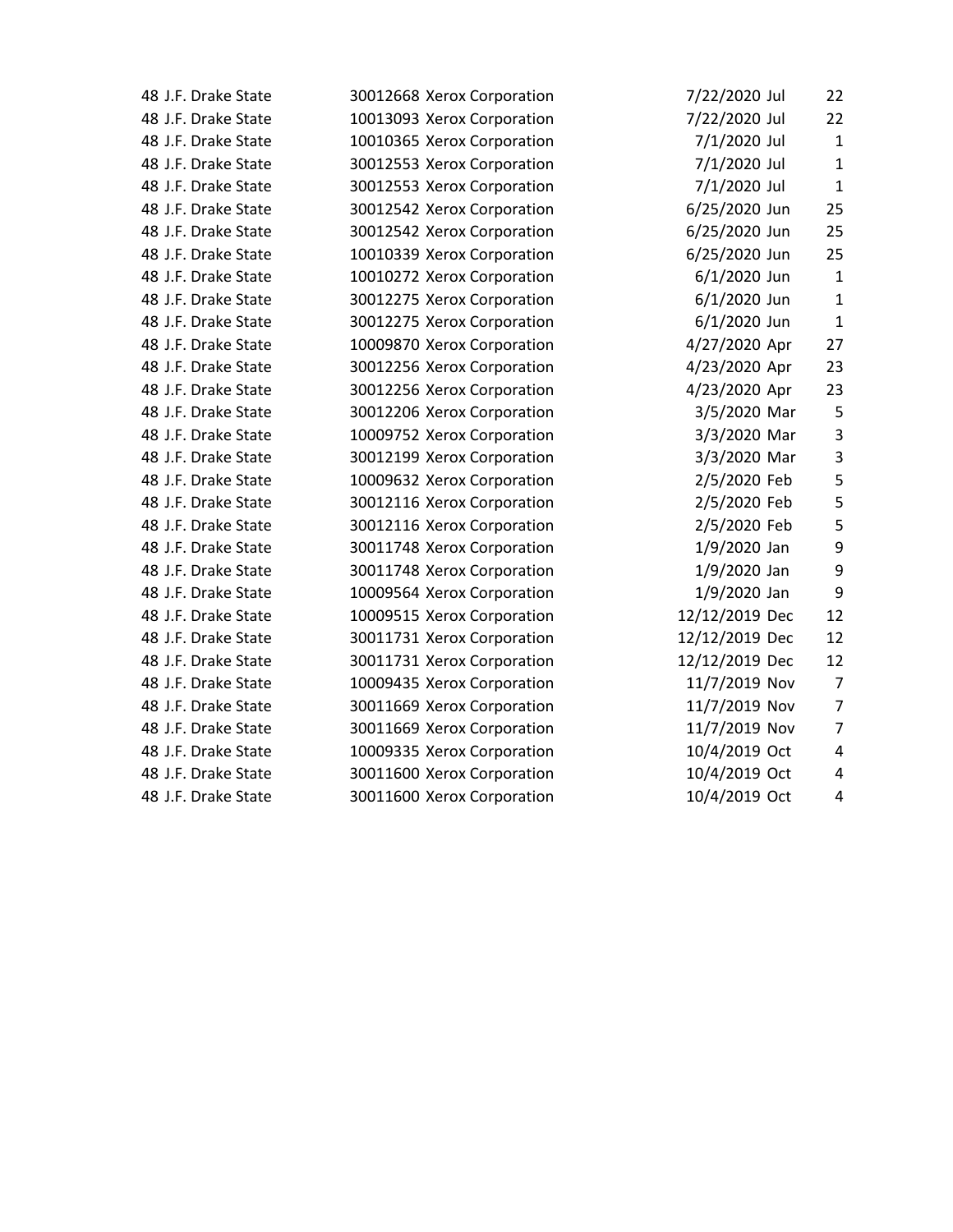| Purpose | Source       | Amount  |             |
|---------|--------------|---------|-------------|
|         | 2020 Payroll | Payroll | \$7,527.78  |
|         | 2020 Payroll | Payroll | \$7,652.67  |
|         | 2020 Payroll | Payroll | \$7,013.78  |
|         | 2020 Payroll | Payroll | \$3,084.50  |
|         | 2020 Payroll | Payroll | \$702.00    |
|         | 2020 Payroll | Payroll | \$6,704.67  |
|         | 2020 Payroll | Payroll | \$9,531.92  |
|         | 2020 Payroll | Payroll | \$5,225.44  |
|         | 2020 Payroll | Payroll | \$3,497.17  |
|         | 2020 Payroll | Payroll | \$5,676.56  |
|         | 2020 Payroll | Payroll | \$7,634.83  |
|         | 2020 Payroll | Payroll | \$6,334.11  |
|         | 2020 Payroll | Payroll | \$702.00    |
|         | 2020 Payroll | Payroll | \$3,992.25  |
|         | 2020 Payroll | Payroll | \$4,404.92  |
|         | 2020 Payroll | Payroll | \$4,074.75  |
|         | 2020 Payroll | Payroll | \$4,074.75  |
|         | 2020 Payroll | Payroll | \$6,662.78  |
|         | 2020 Payroll | Payroll | \$8,020.89  |
|         | 2020 Payroll | Payroll | \$585.00    |
|         | 2020 Payroll | Payroll | \$4,731.75  |
|         | 2020 Payroll | Payroll | \$3,425.92  |
|         | 2020 Payroll | Payroll | \$5,101.58  |
|         | 2020 Payroll | Payroll | \$702.00    |
|         | 2020 Payroll | Payroll | \$3,695.44  |
|         | 2020 Payroll | Payroll | \$7,514.11  |
|         | 2020 Payroll | Payroll | \$4,404.50  |
|         | 2020 Payroll | Payroll | \$6,989.42  |
|         | 2020 Payroll | Payroll | \$3,992.25  |
|         | 2020 Payroll | Payroll | \$2,590.42  |
|         | 2020 Payroll | Payroll | \$4,899.25  |
|         | 2020 Payroll | Payroll | \$3,497.17  |
|         | 2020 Payroll | Payroll | \$9,150.75  |
|         | 2020 Payroll | Payroll | \$10,046.59 |
|         | 2020 Payroll | Payroll | \$5,554.22  |
|         | 2020 Payroll | Payroll | \$3,332.25  |
|         | 2020 Payroll | Payroll | \$4,780.75  |
|         | 2020 Payroll | Payroll | \$3,992.25  |
|         | 2020 Payroll | Payroll | \$819.00    |
|         | 2020 Payroll | Payroll | \$3,992.58  |
|         | 2020 Payroll | Payroll | \$351.00    |
|         | 2020 Payroll | Payroll | \$304.20    |
|         | 2020 Payroll | Payroll | \$6,005.33  |
|         | 2020 Payroll | Payroll | \$1,989.00  |
|         | 2020 Payroll | Payroll | \$585.00    |
|         | 2020 Payroll | Payroll | \$6,828.08  |
|         |              |         |             |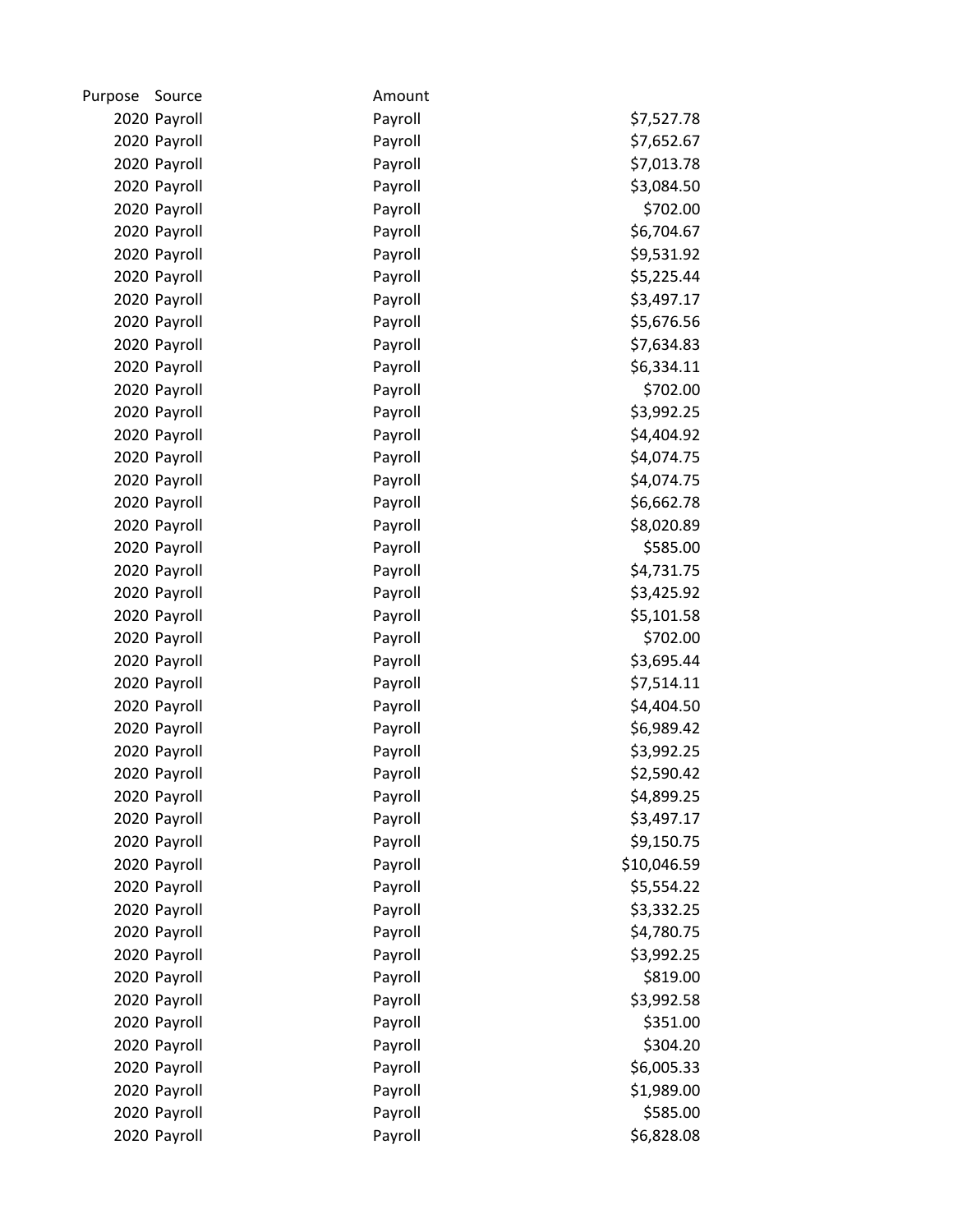| 2020 Payroll | Payroll | \$1,872.00  |
|--------------|---------|-------------|
| 2020 Payroll | Payroll | \$2,672.25  |
| 2020 Payroll | Payroll | \$585.00    |
| 2020 Payroll | Payroll | \$2,755.42  |
| 2020 Payroll | Payroll | \$1,170.00  |
|              |         |             |
| 2020 Payroll | Payroll | \$4,257.42  |
| 2020 Payroll | Payroll | \$702.00    |
| 2020 Payroll | Payroll | \$585.00    |
| 2020 Payroll | Payroll | \$4,982.17  |
| 2020 Payroll | Payroll | \$3,320.07  |
| 2020 Payroll | Payroll | \$7,150.75  |
| 2020 Payroll | Payroll | \$3,662.33  |
| 2020 Payroll | Payroll | \$2,672.92  |
| 2020 Payroll | Payroll | \$2,755.42  |
| 2020 Payroll | Payroll | \$3,418.33  |
| 2020 Payroll | Payroll | \$1,989.00  |
| 2020 Payroll | Payroll | \$4,732.33  |
| 2020 Payroll | Payroll | \$3,744.58  |
| 2020 Payroll | Payroll | \$10,155.42 |
| 2020 Payroll | Payroll | \$7,724.11  |
| 2020 Payroll | Payroll | \$6,005.33  |
| 2020 Payroll | Payroll | \$1,404.00  |
| 2020 Payroll | Payroll | \$3,250.08  |
| 2020 Payroll | Payroll | \$7,634.83  |
| 2020 Payroll | Payroll | \$16,666.67 |
|              |         |             |
| 2020 Payroll | Payroll | \$3,497.17  |
| 2020 Payroll | Payroll | \$2,754.83  |
| 2020 Payroll | Payroll | \$8,754.33  |
| 2020 Payroll | Payroll | \$7,317.41  |
| 2020 Payroll | Payroll | \$351.00    |
| 2020 Payroll | Payroll | \$5,554.22  |
| 2020 Payroll | Payroll | \$912.60    |
| 2020 Payroll | Payroll | \$6,060.00  |
| 2020 Payroll | Payroll | \$702.00    |
| 2020 Payroll | Payroll | \$4,652.50  |
| 2020 Payroll | Payroll | \$3,415.17  |
| 2020 Payroll | Payroll | \$5,061.00  |
| 2020 Payroll | Payroll | \$5,625.44  |
| 2020 Payroll | Payroll | \$936.00    |
| 2020 Payroll | Payroll | \$4,504.00  |
| 2020 Payroll | Payroll | \$6,554.42  |
| 2020 Payroll | Payroll | \$1,053.00  |
| 2020 Payroll | Payroll | \$998.40    |
| 2020 Payroll | Payroll | \$732.16    |
| 2020 Payroll | Payroll | \$2,293.20  |
| 2020 Payroll | Payroll | \$1,809.60  |
| 2020 Payroll | Payroll | \$1,254.00  |
|              |         |             |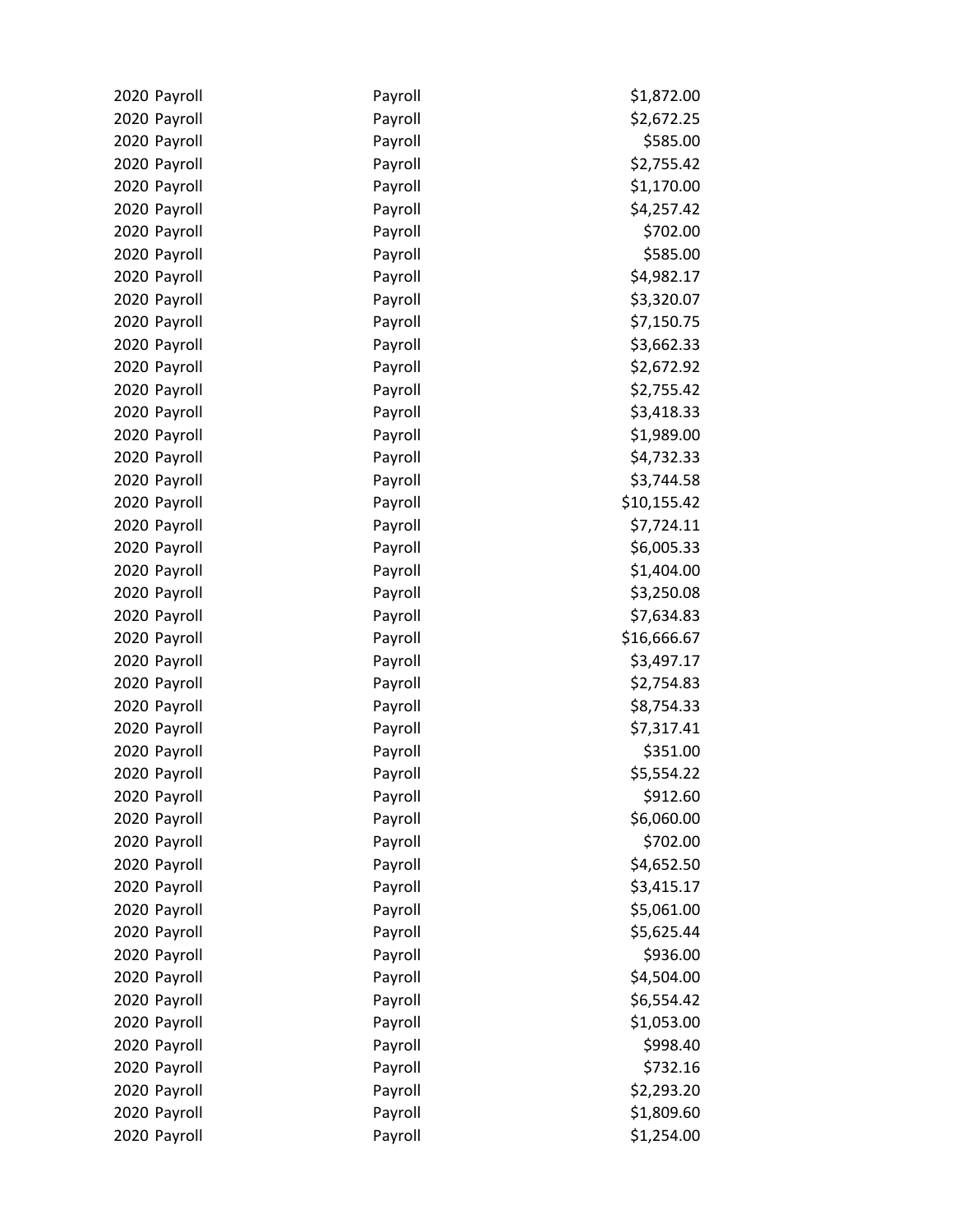| 2020 Payroll | Payroll | \$2,496.00 |
|--------------|---------|------------|
| 2020 Payroll | Payroll | \$2,527.20 |
| 2020 Payroll | Payroll | \$41.47    |
| 2020 Payroll | Payroll | \$790.40   |
| 2020 Payroll | Payroll | \$1,879.48 |
| 2020 Payroll | Payroll | \$592.80   |
| 2020 Payroll | Payroll | \$2,766.40 |
| 2020 Payroll | Payroll | \$1,279.20 |
| 2020 Payroll | Payroll | \$600.00   |
| 2020 Payroll | Payroll | \$634.40   |
| 2020 Payroll | Payroll | \$665.60   |
| 2020 Payroll | Payroll | \$1,079.00 |
| 2020 Payroll | Payroll | \$874.00   |
| 2020 Payroll | Payroll | \$1,547.00 |
| 2020 Payroll | Payroll | \$1,047.28 |
| 2020 Payroll | Payroll | \$1,705.60 |
| 2020 Payroll | Payroll | \$913.00   |
| 2020 Payroll | Payroll | \$821.60   |
| 2020 Payroll | Payroll | \$1,138.80 |
| 2020 Payroll | Payroll | \$7,527.78 |
| 2020 Payroll | Payroll | \$7,652.67 |
| 2020 Payroll | Payroll | \$7,013.78 |
| 2020 Payroll | Payroll | \$3,084.50 |
| 2020 Payroll | Payroll | \$702.00   |
| 2020 Payroll | Payroll | \$6,704.67 |
| 2020 Payroll | Payroll | \$8,564.98 |
| 2020 Payroll | Payroll | \$5,225.44 |
| 2020 Payroll | Payroll | \$3,497.17 |
| 2020 Payroll | Payroll | \$5,676.56 |
| 2020 Payroll | Payroll | \$7,634.83 |
| 2020 Payroll | Payroll | \$6,334.11 |
| 2020 Payroll | Payroll | \$702.00   |
| 2020 Payroll | Payroll | \$3,992.25 |
| 2020 Payroll | Payroll | \$4,404.92 |
| 2020 Payroll | Payroll | \$4,074.75 |
| 2020 Payroll | Payroll | \$4,074.75 |
| 2020 Payroll | Payroll | \$6,662.78 |
| 2020 Payroll | Payroll | \$8,020.89 |
| 2020 Payroll | Payroll | \$585.00   |
| 2020 Payroll | Payroll | \$4,731.75 |
| 2020 Payroll | Payroll | \$3,425.92 |
| 2020 Payroll | Payroll | \$5,101.58 |
| 2020 Payroll | Payroll | \$702.00   |
| 2020 Payroll | Payroll | \$3,695.44 |
| 2020 Payroll | Payroll | \$7,514.11 |
| 2020 Payroll | Payroll | \$4,404.50 |
| 2020 Payroll | Payroll | \$6,989.42 |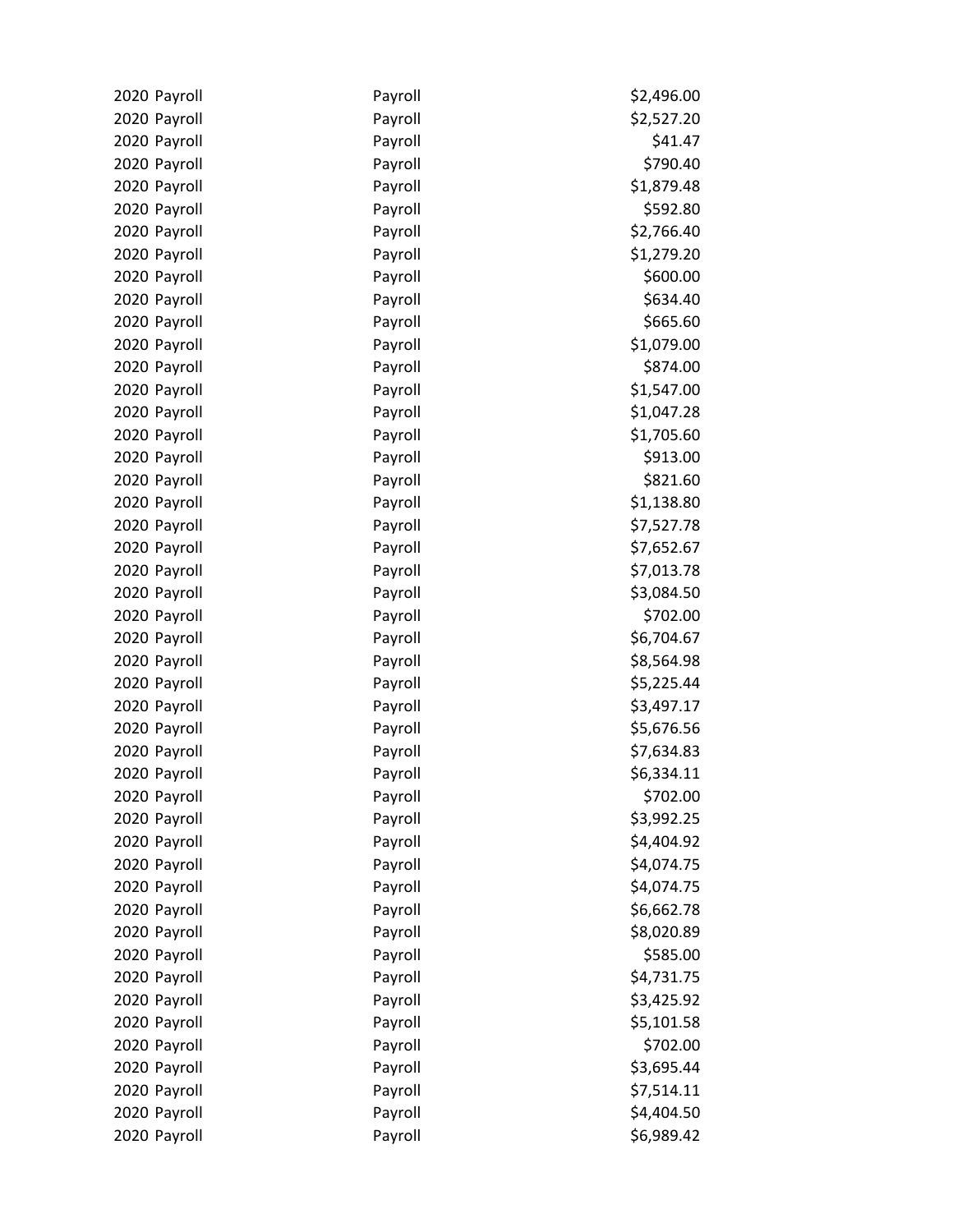| 2020 Payroll                 | Payroll            | \$3,992.25               |
|------------------------------|--------------------|--------------------------|
| 2020 Payroll                 | Payroll            | \$2,590.42               |
| 2020 Payroll                 | Payroll            | \$4,899.25               |
| 2020 Payroll                 | Payroll            | \$3,497.17               |
| 2020 Payroll                 | Payroll            | \$9,150.75               |
| 2020 Payroll                 | Payroll            | \$10,046.59              |
| 2020 Payroll                 | Payroll            | \$5,554.22               |
| 2020 Payroll                 | Payroll            | \$3,332.25               |
| 2020 Payroll                 | Payroll            | \$4,780.75               |
| 2020 Payroll                 | Payroll            | \$3,992.25               |
| 2020 Payroll                 | Payroll            | \$819.00                 |
| 2020 Payroll                 | Payroll            | \$3,992.58               |
| 2020 Payroll                 | Payroll            | \$351.00                 |
| 2020 Payroll                 | Payroll            | \$304.20                 |
| 2020 Payroll                 | Payroll            | \$6,005.33               |
| 2020 Payroll                 | Payroll            | \$1,989.00               |
| 2020 Payroll                 | Payroll            | \$585.00                 |
| 2020 Payroll                 | Payroll            | \$6,828.08               |
| 2020 Payroll                 | Payroll            | \$1,872.00               |
| 2020 Payroll                 | Payroll            | \$2,672.25               |
| 2020 Payroll                 | Payroll            | \$585.00                 |
| 2020 Payroll                 | Payroll            | \$2,755.42               |
| 2020 Payroll                 | Payroll            | \$1,170.00               |
| 2020 Payroll                 | Payroll            | \$4,257.42               |
| 2020 Payroll                 | Payroll            | \$702.00                 |
| 2020 Payroll                 | Payroll            | \$585.00                 |
| 2020 Payroll                 | Payroll            | \$4,982.17               |
| 2020 Payroll                 | Payroll            | \$7,150.75               |
| 2020 Payroll                 | Payroll            | \$3,662.33               |
| 2020 Payroll                 | Payroll            | \$2,672.92               |
| 2020 Payroll                 | Payroll            | \$2,755.42               |
| 2020 Payroll                 | Payroll            | \$3,418.33               |
| 2020 Payroll                 | Payroll            | \$1,989.00               |
| 2020 Payroll                 | Payroll            | \$4,732.33               |
| 2020 Payroll                 | Payroll            | \$3,744.58               |
| 2020 Payroll                 | Payroll            | \$10,155.42              |
| 2020 Payroll                 | Payroll            | \$7,724.11               |
| 2020 Payroll                 | Payroll            | \$6,005.33               |
| 2020 Payroll                 | Payroll            | \$1,404.00               |
| 2020 Payroll                 | Payroll            | \$3,250.08               |
| 2020 Payroll                 | Payroll            | \$7,634.83               |
| 2020 Payroll                 | Payroll            | \$16,666.67              |
| 2020 Payroll                 | Payroll<br>Payroll | \$3,497.17<br>\$2,754.83 |
| 2020 Payroll<br>2020 Payroll | Payroll            | \$8,754.33               |
| 2020 Payroll                 | Payroll            | \$7,317.41               |
|                              | Payroll            | \$351.00                 |
| 2020 Payroll                 |                    |                          |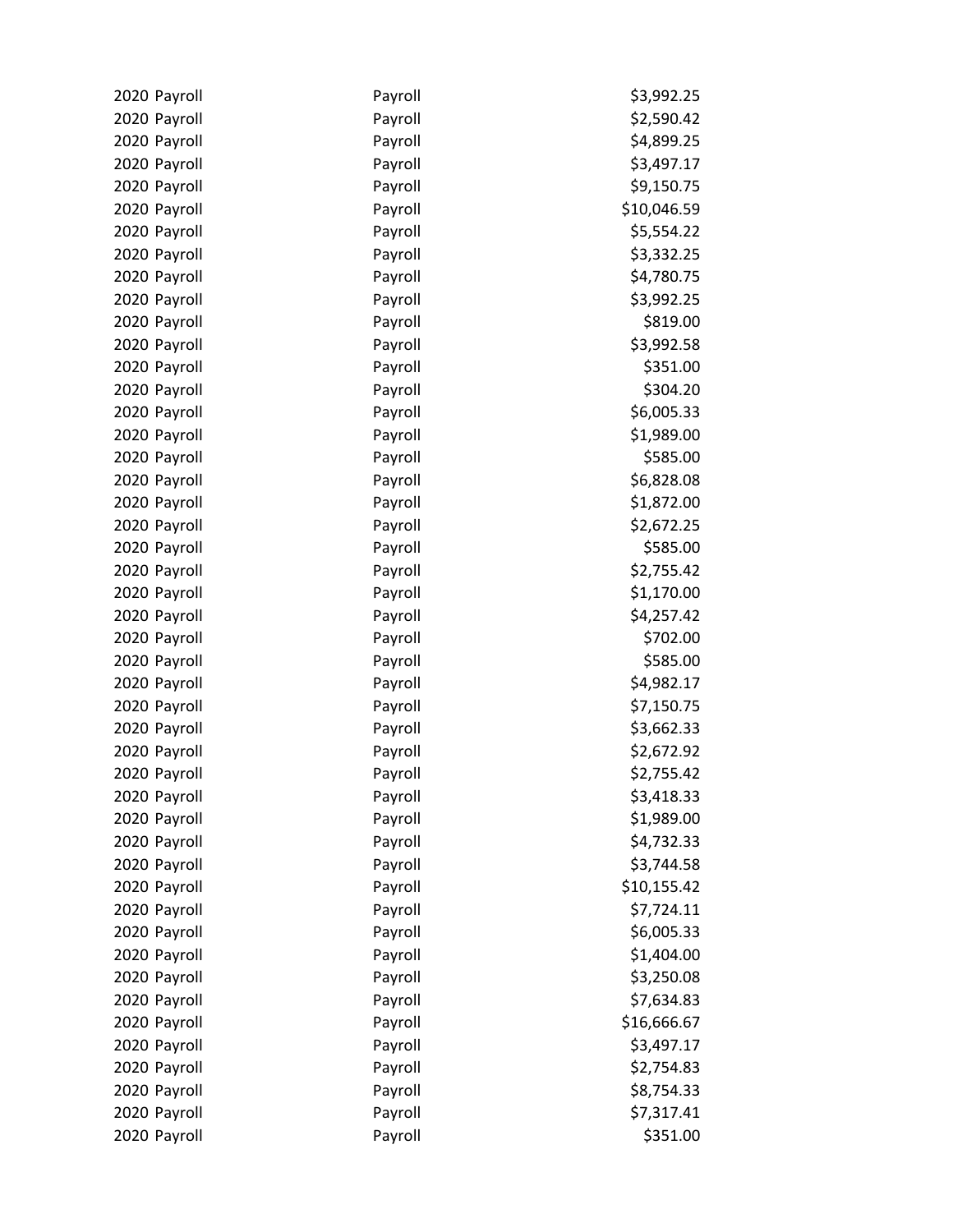| 2020 Payroll                  | Payroll                             | \$5,554.22 |
|-------------------------------|-------------------------------------|------------|
| 2020 Payroll                  | Payroll                             | \$912.60   |
| 2020 Payroll                  | Payroll                             | \$6,060.00 |
| 2020 Payroll                  | Payroll                             | \$702.00   |
| 2020 Payroll                  | Payroll                             | \$4,652.50 |
| 2020 Payroll                  | Payroll                             | \$3,415.17 |
| 2020 Payroll                  | Payroll                             | \$5,061.00 |
| 2020 Payroll                  | Payroll                             | \$5,625.44 |
| 2020 Payroll                  | Payroll                             | \$936.00   |
| 2020 Payroll                  | Payroll                             | \$4,504.00 |
| 2020 Payroll                  | Payroll                             | \$6,554.42 |
| 2020 Payroll                  | Payroll                             | \$1,053.00 |
| 2020 Payroll                  | Payroll                             | \$748.80   |
| 2020 Payroll                  | Payroll                             | \$549.12   |
| 2020 Payroll                  | Payroll                             | \$2,402.40 |
| 2020 Payroll                  | Payroll                             | \$2,184.00 |
| 2020 Payroll                  | Payroll                             | \$1,468.50 |
| 2020 Payroll                  | Payroll                             | \$1,653.60 |
| 2020 Payroll                  | Payroll                             | \$2,667.60 |
| 2020 Payroll                  | Payroll                             | \$338.00   |
| 2020 Payroll                  | Payroll                             | \$2,139.15 |
| 2020 Payroll                  | Payroll                             | \$468.00   |
| 2020 Payroll                  | Payroll                             | \$3,385.20 |
| 2020 Payroll                  | Payroll                             | \$1,216.80 |
| 2020 Payroll                  | Payroll                             | \$640.00   |
| 2020 Payroll                  | Payroll                             | \$561.60   |
| 2020 Payroll                  | Payroll                             | \$1,092.00 |
| 2020 Payroll                  | Payroll                             | \$810.00   |
| 2020 Payroll                  | Payroll                             | \$1,012.00 |
| 2020 Payroll                  | Payroll                             | \$728.00   |
| 2020 Payroll                  | Payroll                             | \$533.52   |
| 2020 Payroll                  | Payroll                             | \$1,705.60 |
| 2020 Payroll                  | Payroll                             | \$880.00   |
| 2020 Payroll                  | Payroll                             | \$936.00   |
| 2020 Operating Lease Payments | <b>Unrestricted Shared Services</b> | \$151.51   |
| 2020 Operating Lease Payments | Title III (Activity 1)              | \$203.30   |
| 2020 Operating Lease Payments | Title III (Activity 6)              | \$367.70   |
| 2020 Operating Lease Payments | Title III (Activity 1)              | \$205.04   |
| 2020 Operating Lease Payments | <b>Unrestricted Shared Services</b> | \$143.45   |
| 2020 Operating Lease Payments | Title III (Activity 6)              | \$368.02   |
| 2020 Operating Lease Payments | Title III (Activity 6)              | \$354.55   |
| 2020 Operating Lease Payments | Title III (Activity 1)              | \$216.40   |
| 2020 Operating Lease Payments | <b>Unrestricted Shared Services</b> | \$143.24   |
| 2020 Operating Lease Payments | Title III (Activity 6)              | \$362.40   |
| 2020 Operating Lease Payments | <b>Unrestricted Shared Services</b> | \$142.30   |
| 2020 Operating Lease Payments | Title III (Activity 1)              | \$205.96   |
| 2020 Operating Lease Payments | Title III (Activity 6)              | \$368.16   |